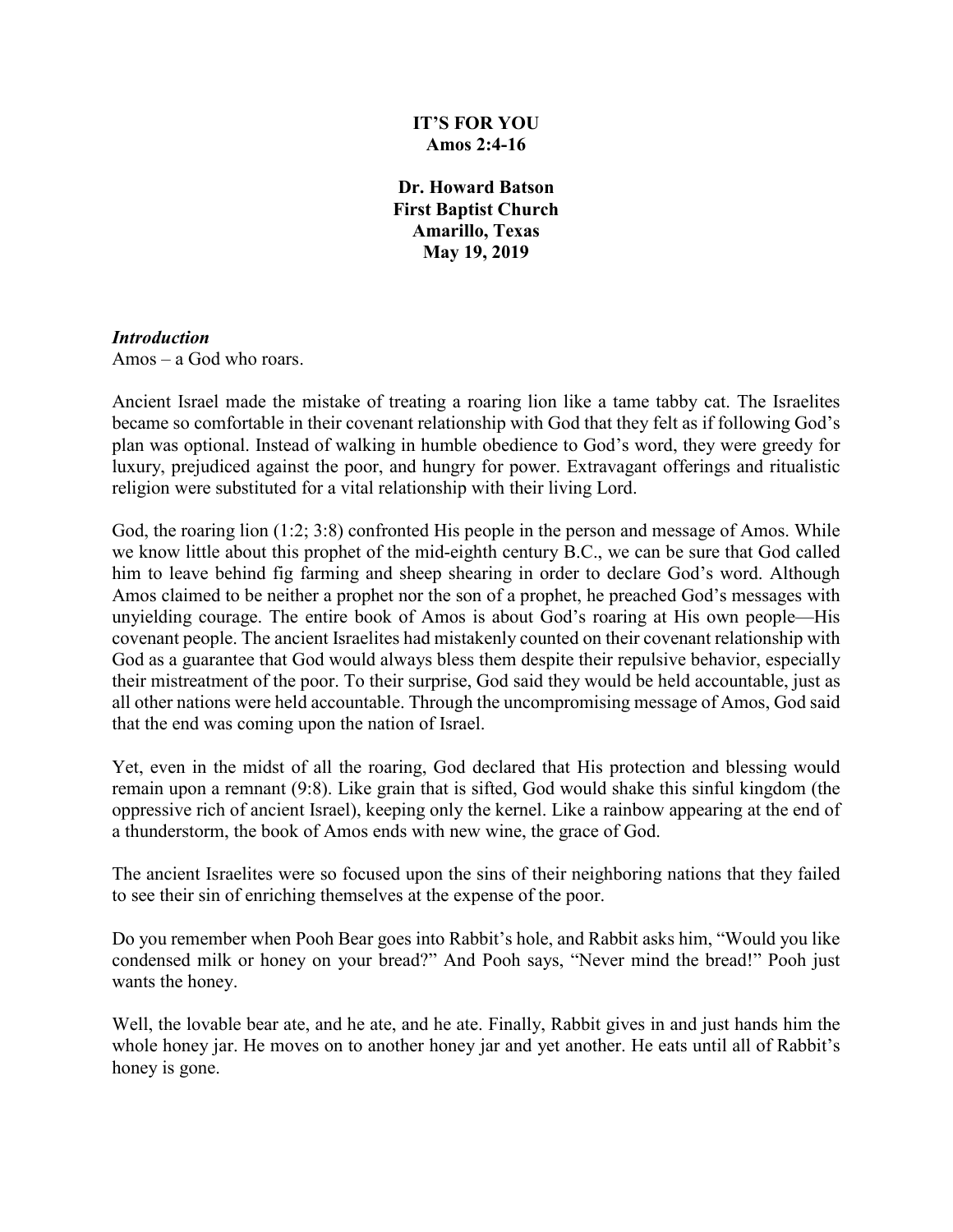As the bloated bear tries to exit the Rabbit's hole, he gets his head out, but his hind end will not fit. "Oh bother," says Pooh Bear. "I'm stuck." Rabbit pushes from the rear. He doesn't want Pooh Bear sticking out of his front door—the head outside the cave and the rear inside. But the honeyfilled bear just won't budge.

"This situation calls for an expert," Owl says.

Gopher pops up. With his characteristic lisp, he whistles, "Ssssomebody call for an exxxcavation exssspert?"

Christopher Robin finally arrives on the scene and explains that Pooh will just be stuck until he is thin again, implying that Pooh should not eat.

Days pass.

All of a sudden Gopher pops back up with a lunchbox. "A lunch box?" asks the wedged bear. By now, he has not eaten in a long, long, long time.

"It certainly issss," says the Gopher. "Sssswing sssshift you know. Time for my midnight ssssnack."

"What sort of lunch is in that lunch box?" asks Pooh Bear, desperately.

"Let's sssssee here," says the Gopher. "Ssssummer ssquash, sssalmon sssalad, sssuccotash, and honey."

"Honey!" says Pooh Bear.

"Oh no," says Rabbit. He runs out the back door, trying to keep Pooh Bear from eating any more honey so he won't clog up the entrance any longer than necessary.

Next, an interesting thing happens. I think Pooh Bear is just trying to relate to the rodent because he says this to Gopher as Gopher would say it, lisp and all: "Could you ssspare a sssmall sssmackerel?"

The Gopher replies, with a quizzical look, "You ought to do sssomething about that ssspeech impediment, sssonney."

Rabbit puts up a sign that reads "Don't Feed the Bear."

What is so ironic about the story is that while Gopher always speaks with his characteristic "whistle S," he suggests that Pooh Bear needs to work on his speech impediment!

What Gopher could not see in himself, he saw so clearly in Pooh Bear.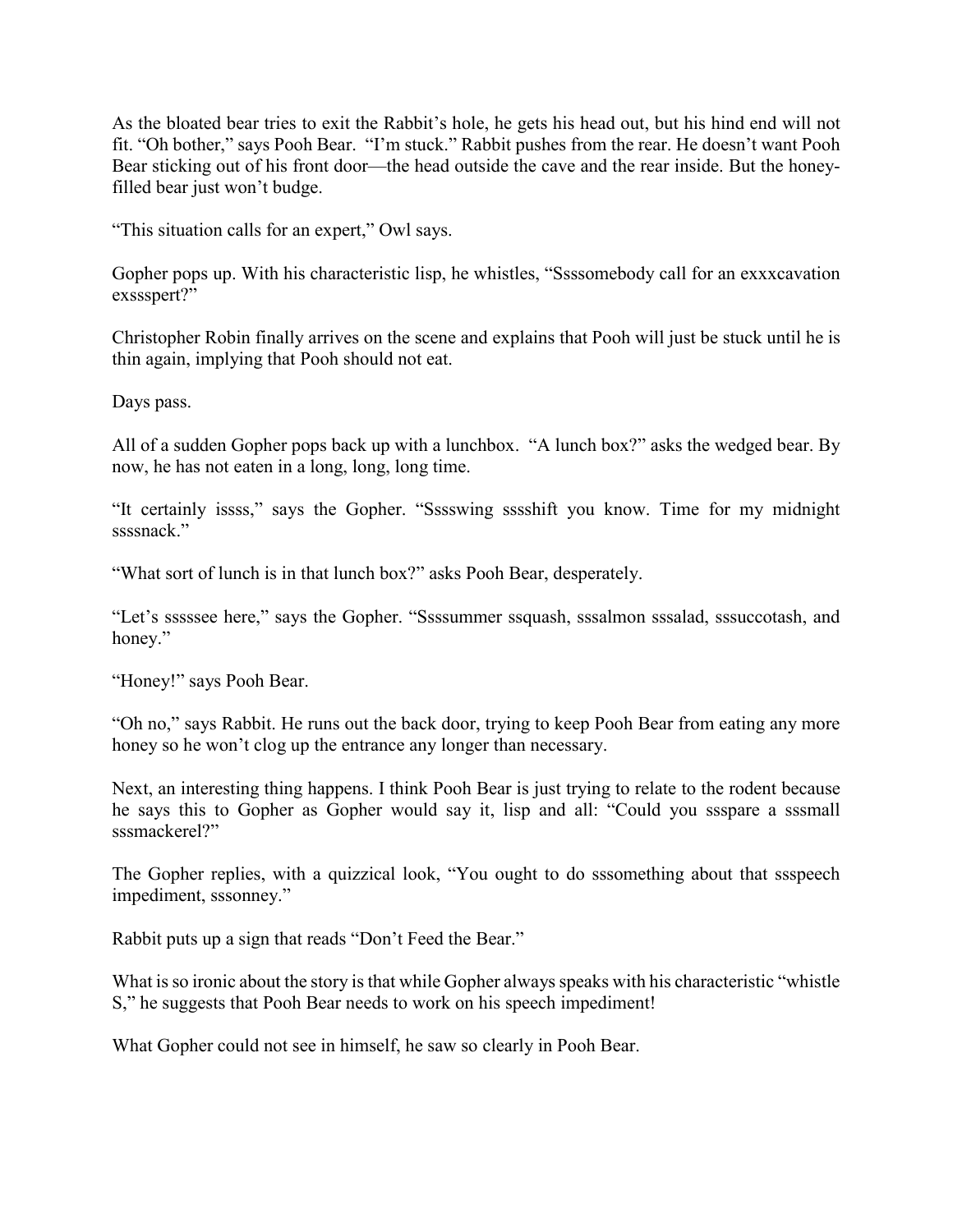Ancient Israel had Gopher's problem. They had the ability to see the sins of all the nations around them but were quite surprised to discover they had some sins of their own.

## **I. Seven Sermons Against Seven Sinful Nations (1:1-2:5)**

If Amos had been a major league pitcher, he would not have been the master of the fast ball. The change up would not have been his best bet. Rather, he would have been the curve ball king. When a pitcher throws a curve ball, the batter thinks the ball is headed in one direction. Then, suddenly, the ball takes a turn in a new, unexpected direction. Amos was a curve ball pitcher.

In Amos 1:1, this prophetic pitcher steps up on the mound. He was from Tekoa, a small rural Judean village about ten miles south of Jerusalem. The text tells us he was among the "sheepherders." The word here probably means that he was a manager of shepherds. Also, from 7:14 we learn that he was a sycamore-fig cultivator. Apart from these sermons, we really know very little about Amos. We don't know if he was married or had any children. There is a lot more about Amos that we do not know than we do know.

But we can be sure that he had been called by God to carry a word to the nations. His ministry, despite the fact that he was from Judah in the south, was to Israel in the north. The people of God had been divided into two nations for almost 200 years by the time Amos began his preaching around 760 B.C. His ministry took place during the most prosperous days of ancient Israel, during the reign of King Jeroboam II. Uzziah was on the throne in the Southern Kingdom in Jerusalem at the same time. During this prosperous time in Israel's history, many assumed they were enjoying the blessings of God. This was the setting when Amos heard the word of the Lord.

Like a roaring lion (1:2), God was ready to pounce upon his people, ancient Israel (compare 3:4; 3:8). But before God pounced on his own people, Amos began preaching to the various nations surrounding ancient Israel. He prophesied against the sinful bordering nations as if he were preaching around the points of the compass. He proceeded: Aram in the northeast (1:3-5), Philistia in the southwest (1:6-8), Phoenicia to the northwest (1:9-10), and Edom in the southeast (1:11-12). More importantly, however, we note the movement of the sermons as they began with foreign nations (Aram, Philistia, and Phoenicia) and moved toward blood relatives (Edom, Ammon, and Moab), until the last of the seven oracles is aimed at the sister kingdom (Judah). Strategically, the prophet was moving closer to his real mark, the Northern Kingdom.

Each of these seven sermons against the nations followed a common pattern:

(1) They begin with the introductory formula, "Thus says the Lord" (e.g. 1:6).

(2) Next comes a statement of the certainty of judgment, "For three transgressions of  $\ldots$  and for four" (e.g. 1:6).

- (3) Specific charges of guilt follow (e.g. 1:6).
- (4) The pronouncement of punishment follows (e.g. "I will send fire," 1:7).
- (5) The sermons close with the formula "says the Lord" (e.g. 1:8).

Using the sermon aimed at Judah as an example, we can see how the prophet employed this common pattern. He began with the introductory formula (2:4), "Thus says the Lord," and then immediately gives the statement of the certainty of judgment, "For three transgressions of Judah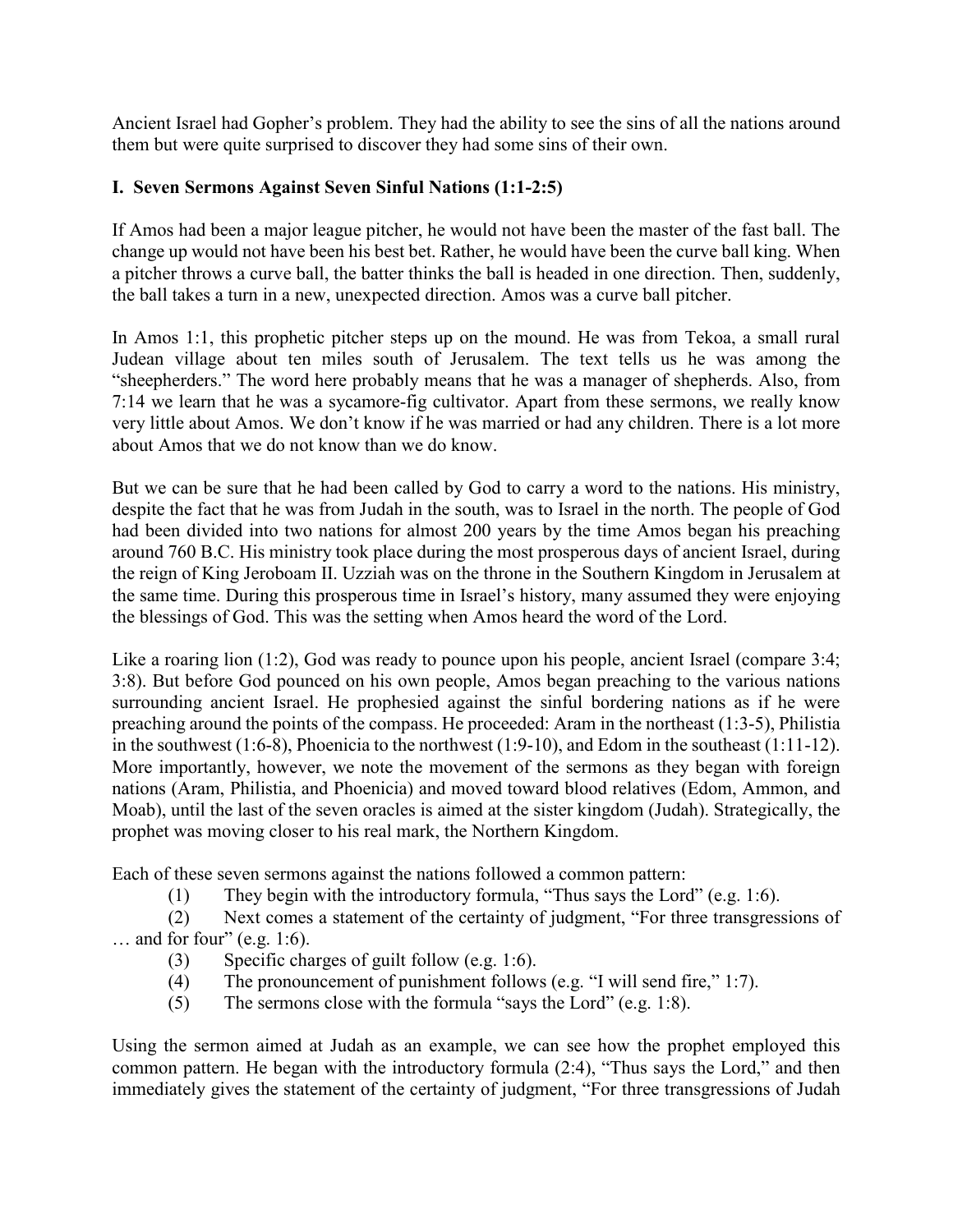and for four I will not revoke its punishment." When the specific charge of guilt follows, we see that Judah, the Southern Kingdom, had broken the law that God had given her. Judah, unlike some of the other peoples, is not chastised for being oppressive against foreign nations. Rather, Judah has disobeyed the commandments that God had given to Moses on Mount Sinai. When Amos declared that the inhabitants of Judah rejected the Torah, the law, he was probably referring to the Ten Commandments and, more broadly, the whole first five books of the Bible.

The punishment that will follow for the Southern Kingdom is fire. Just as He declared in Tyre (1:10) and Edom (1:12), God declared fire will be used against his own people. Their breaking the covenant with their Lord is placed side by side with the sins of the foreign nations who went so far as to sell people into slavery.

# **II. One Sermon Against God's Sinful People (2:6-8)**

As Amos drew attention to the sins of Israel's enemies, his audience was delighted. When he even had the courage to preach against his own people (remember, Amos was from Judah), they were ecstatic! When the seventh sermon, the sermon against Judah, was complete, the Israelites assumed the prophet was finished. Seven is the biblical number for completeness and finality (notice the statement of certain judgment in 1:3; 6, 11, 13; 2:1, 4 adds up to seven—three sins plus four sins). Like Gopher, who hears clearly Pooh's lisp but ignores his own, Israel is unaware that she has any sins the prophet might address.

Imagine the surprised look on the faces of Amos's audience when he started preaching an eighth sermon, when he started with the familiar formula, "Thus says the Lord." He had already prophesied against seven other nations. "Who's next? What is he talking about? This sermon is over," the Israelites thought to themselves.

When he said the name "Israel," the name of his audience, it must have hit like a clap of thunder. The Israelites had focused on the failures of the other nations and never imagined their own name would be mentioned. They had already sung the hymn of invitation and were ready to go home!

Amos followed his familiar pattern: "For three transgressions of Israel and for four, I will not turn away its punishment (2:6)." The specific charges follow (2:6-8). By using the formula employed against her enemies, Amos is saying that Israel will be held accountable to God just like all the other nations; she is no different.

We can only imagine that the "Amens" stopped and the "Oh, me's" started. Each of us thinks that somehow God is going to make a special exception in regard to our own life, in regard to our sin. Amos is saying that God is sovereign over all the nations, over all creation, but He is sovereign over the Northern Kingdom as well. God will call His own people (both Judah and Israel) into account for their sins.

Look at what Israel had done to deserve judgment. First, Israel is charged for putting a price tag on human lives (2:6). While we cannot be certain, perhaps Amos was referring to corrupt judges who were accepting bribes and deciding cases against the poor. Or, perhaps, he was speaking of a practice by which moneylenders were foreclosing on small loans they had extended to the poor.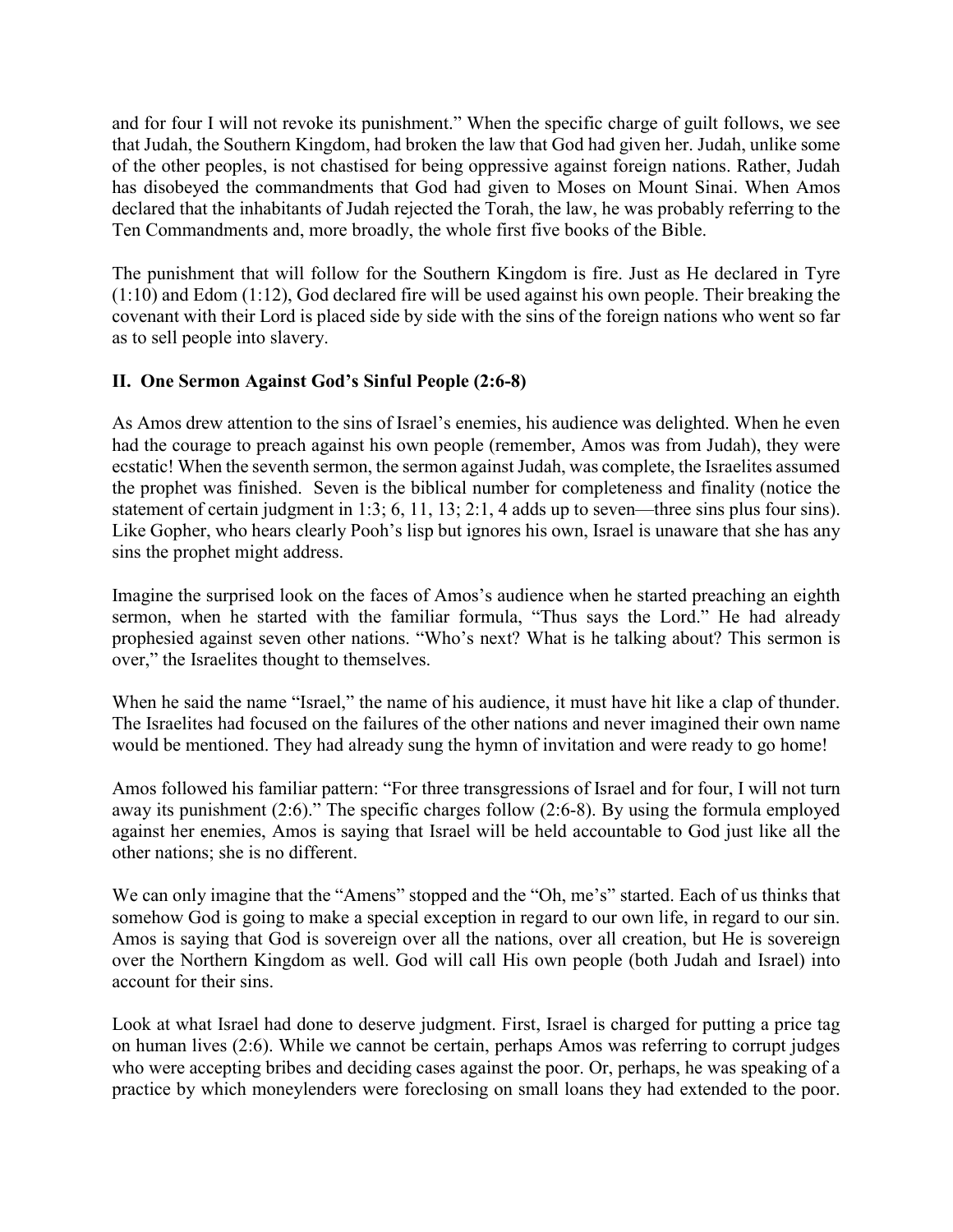By using the phrase "selling the needy for a pair of sandals," the prophet was indicating the ridiculously low price at which the well-to-do, those in positions of power, were willing to turn their backs on the downtrodden. The corrupt court should stop aiding the rich by taking advantage of the poor and selling them into slavery. God's people should always remember that they, themselves, were freed from slavery by the exodus of Egypt, and they were always to have mercy on the needy.

Secondly, the prophet illustrated the position of the poor by saying that the rich are trampling upon them (2:7). Using the courts to pervert justice, the rich were, literally, treating the poor like dirt. Like the bully on the grade school playground, the rich were pushing the poor aside if they sought justice at the gate of the city (see Exodus 23:6; Proverbs 17:23).

The third accusation concerns both a man and his father having sexual relations with the same girl (2:7). Most likely, the abused girl was a slave who was being pressured to extend sexual favors to the men of the household. For both the father and the son to sleep with the same slave girl would be a breech of the covenant (Exodus 21:7-11; Leviticus 18:7-8; 19:20-22; 20:17-21).

Fourthly, we note that the creditors were not returning garments, which had been used as collateral, to the owners at sunset (2:8). By law, the poor were to receive back their garments so that they might have some protection against the cold night air (Exodus 22:26-27; Deuteronomy 24:12-13). Finally, Amos accused them of drinking wine that had been paid by those who were satisfying a fine. In all cases, the rich were getting richer at the expense of the poor.

# **III. God's Goodness to Israel (2:9-12)**

Unlike ancient Israel, who oppressed the poor, God had been working on behalf of His people. As a result of God's helpful hand, Israel had been established as a nation. The use of the pronoun "I" is emphatic in the Hebrew language: "I" destroyed; "I" brought you up. God lists the things that He had done to establish His people Israel (2:9-11).

The "Amorite" refers to the inhabitants of Palestine before God's people occupied the land. They had a reputation for being strong giants (Numbers 13:28, 31-33). God said the Amorites had the "height of cedars" and were "strong as the oaks." Notice, however, that they were totally destroyed all the way from the "fruit" to the "root" (2:9). Israel should beware of God's willingness to completely destroy the Amorites because of their moral decay.

Secondly, Amos referred to the exodus of Israel from Egypt. God liberated the Israelites from slavery and brought them up to give them the land He had promised to their forefathers. When we look at the Old Testament, the Exodus, the release from Egypt, was the most important event in all the history of God's people.

Thirdly, God had led them through the desert for forty years. Fourthly, God had given them the gift of leaders. Prophets were called to proclaim the message, and Nazarites were called to live as examples of devotion to God. Remember, the Nazarites could neither cut their hair, have contact with the dead, nor drink alcoholic beverages. (Samson and Samuel are examples, Judges 13:5, 7;